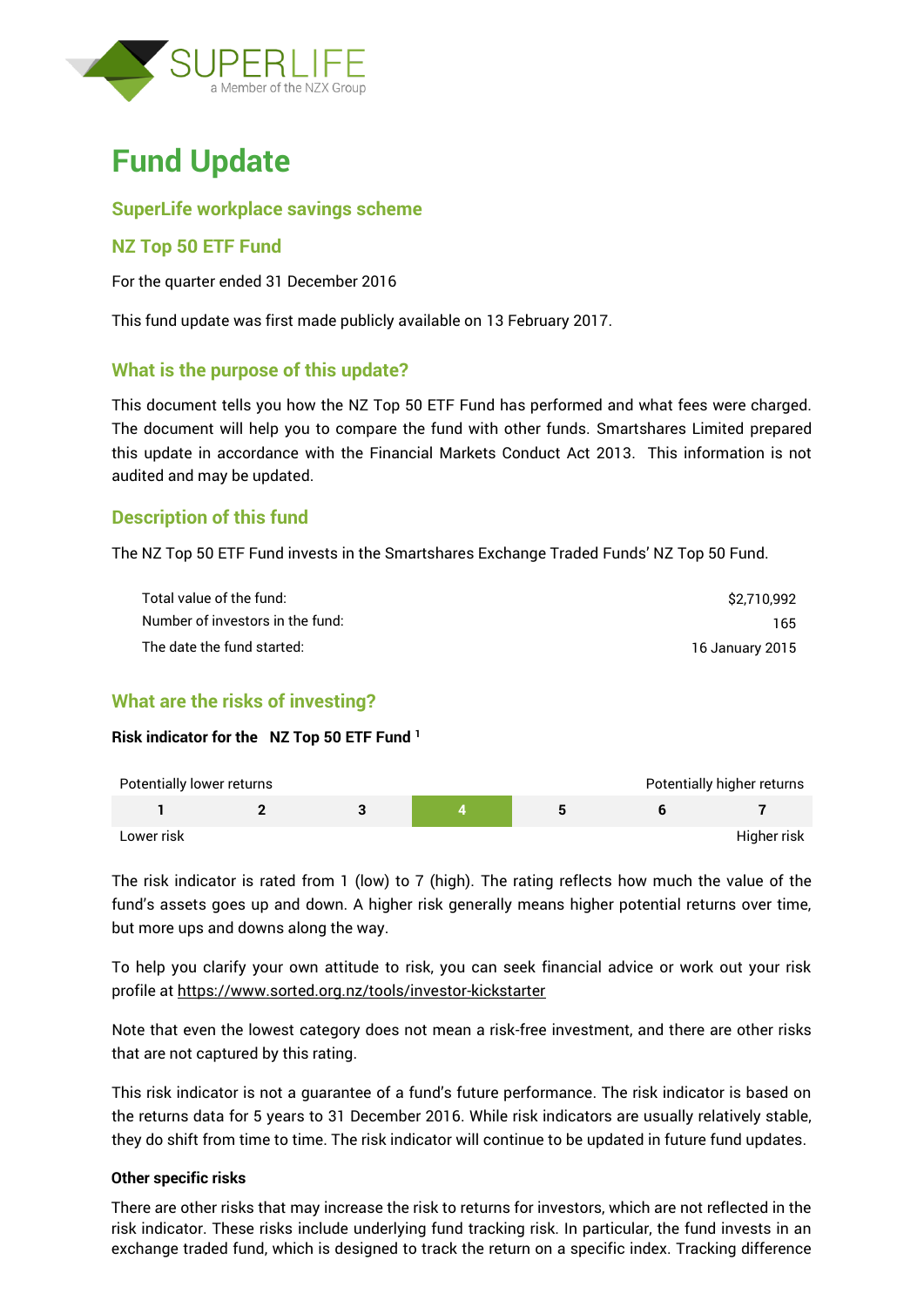

may occur when the weighting of each of the financial products included in the index changes, and the fund that tracks the index is not able to exactly match that change. There is a risk that this may result in the fund achieving a return that is lower than the index being tracked by the fund.

See the "Other Information – Risks" document on the offer register at www.business.govt.nz/disclose for further information.

# **How has the fund performed?**

|                                                                           | Past year |
|---------------------------------------------------------------------------|-----------|
| Annual return<br>(after deductions for charges and tax)                   | 8.11%     |
| Annual return<br>(after deductions for charges but before tax)            | 10.10%    |
| Market index annual return<br>(reflects no deduction for charges and tax) | 7.70%     |

The market index annual return is based on the annual return for the S&P/NZX 50 Portfolio index. Additional information about the market index is available on the offer register at [www.business.govt.nz/disclose](http://www.business.govt.nz/disclose)



#### **Annual return graph**

This shows the return after fund charges and tax for each year ending 31 March since the fund started. The last bar shows the average annual return since the fund started, up to 31 December 2016.

**Important**: This does not tell you how the fund will perform in the future.

Returns in this update are after tax at the highest prescribed investor rate (PIR) of tax for an

2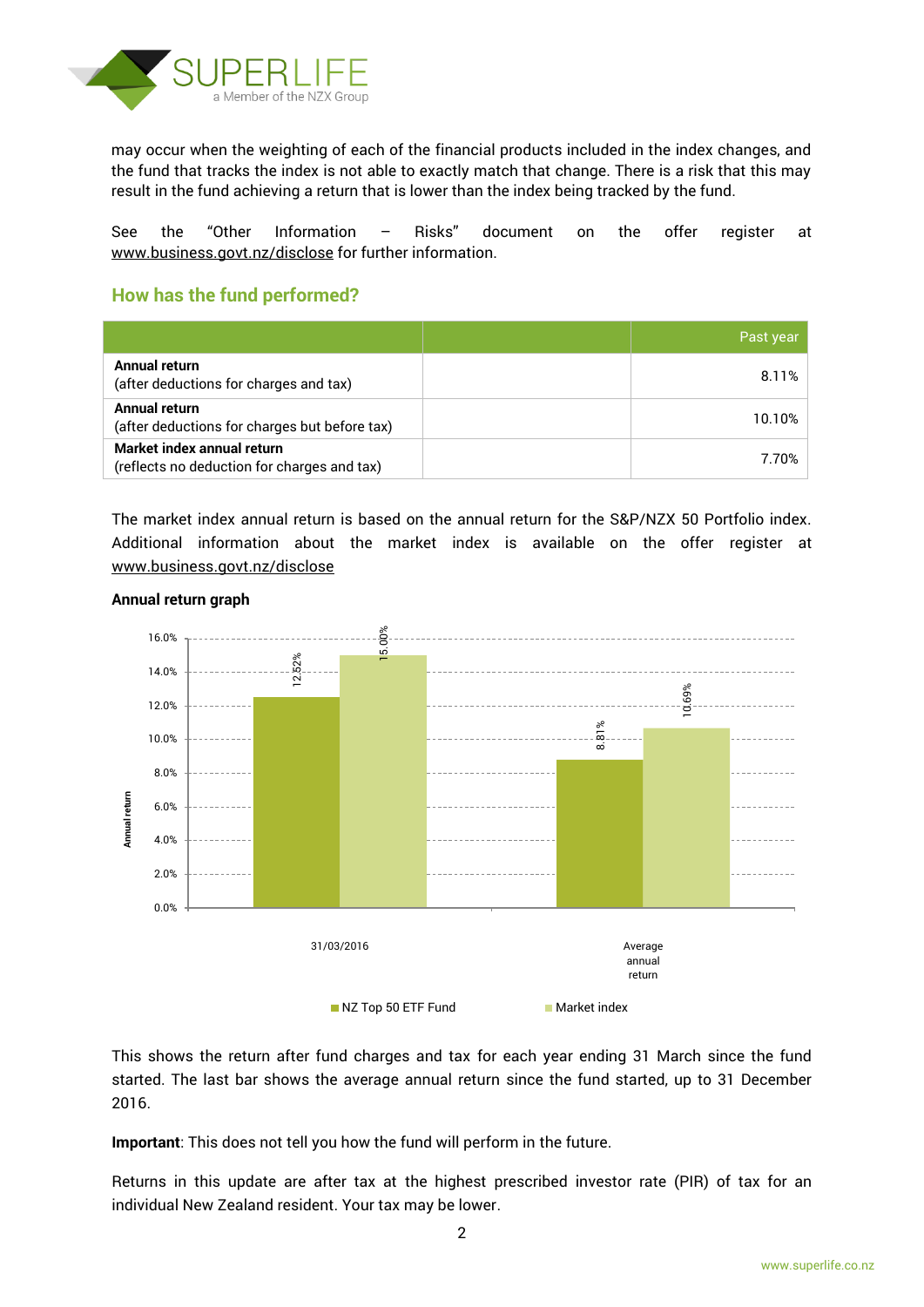

# **What fees are investors charged?**

Investors in the NZ Top 50 ETF Fund are charged fund charges. In the year to 31 March 2016 these were:

|                                                        | % per annum of fund's net asset value |
|--------------------------------------------------------|---------------------------------------|
| <b>Total fund charges (estimate)</b>                   | 0.41%                                 |
| Which are made up of:                                  |                                       |
| Total management and administration charges (estimate) | 0.41%                                 |
| Including:                                             |                                       |
| Manager's basic fee                                    | 0.20%                                 |
| Other management and administration charges (estimate) | 0.21%                                 |
| <b>Total performance-based fees</b>                    | 0.00%                                 |
| <b>Other charges</b>                                   | Dollar amount per investor            |
| Administration fee                                     | \$12 per annum                        |
| Paper statements fee                                   | \$18 per annum <sup>2</sup>           |

The supplement for your employer may allow you to withdraw money from your member account and transfer it to a KiwiSaver scheme. Where the transfer is to a KiwiSaver scheme other than the SuperLife KiwiSaver scheme, you may be charged a withdrawal fee. The fee is \$50.

See the "Other Information – Fees" document on the offer register at www.business.govt.nz/disclose for further information about the fees you will be charged for investing in the SuperLife workplace savings scheme.

Small differences in fees and charges can have a big impact on your investment over the long term.

### **Example of how this applies to an investor**

Jess had \$10,000 in the fund at the start of the year and did not make any further contributions. At the end of the year, Jess received a return after fund charges were deducted of \$811 (that is 8.11% of her initial \$10,000). Jess paid other charges of \$12 (Jess received statements and other SuperLife communications electronically and was not charged the paper statements fee). This gives Jess a total return after tax of \$799 for the year.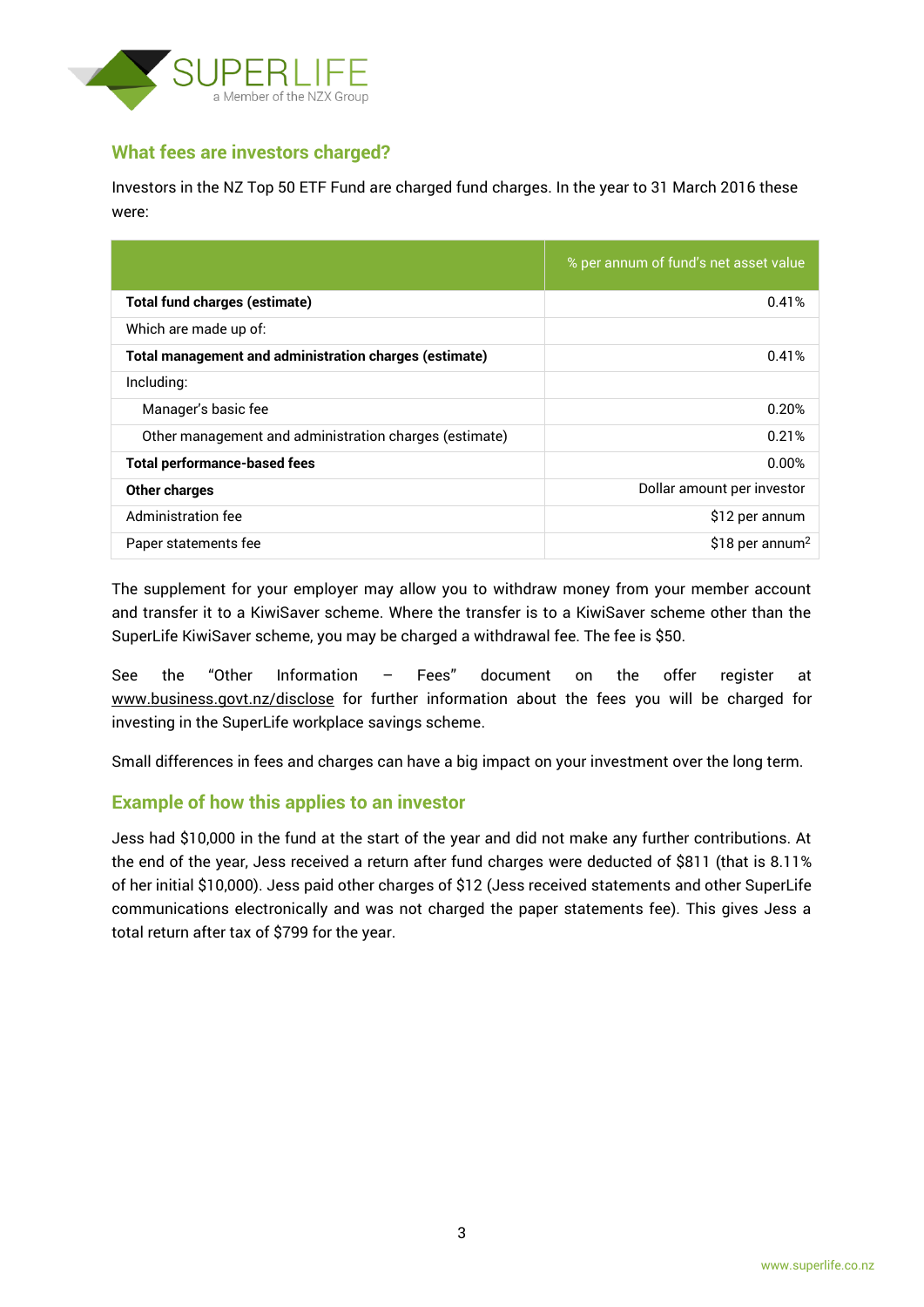

# **What does the fund invest in?**

#### **Actual investment mix<sup>3</sup>**

This shows the types of assets that the fund invests in.



#### **Target investment mix**

This shows the mix of assets that the fund generally intends to invest in.

| <b>Asset Category</b>        | Target asset mix |
|------------------------------|------------------|
| Cash and cash equivalents    |                  |
| New Zealand fixed interest   |                  |
| International fixed interest |                  |
| Australasian equities        | 100.00%          |
| International equities       |                  |
| Listed property              |                  |
| Unlisted property            |                  |
| Commodities                  |                  |
| Other                        |                  |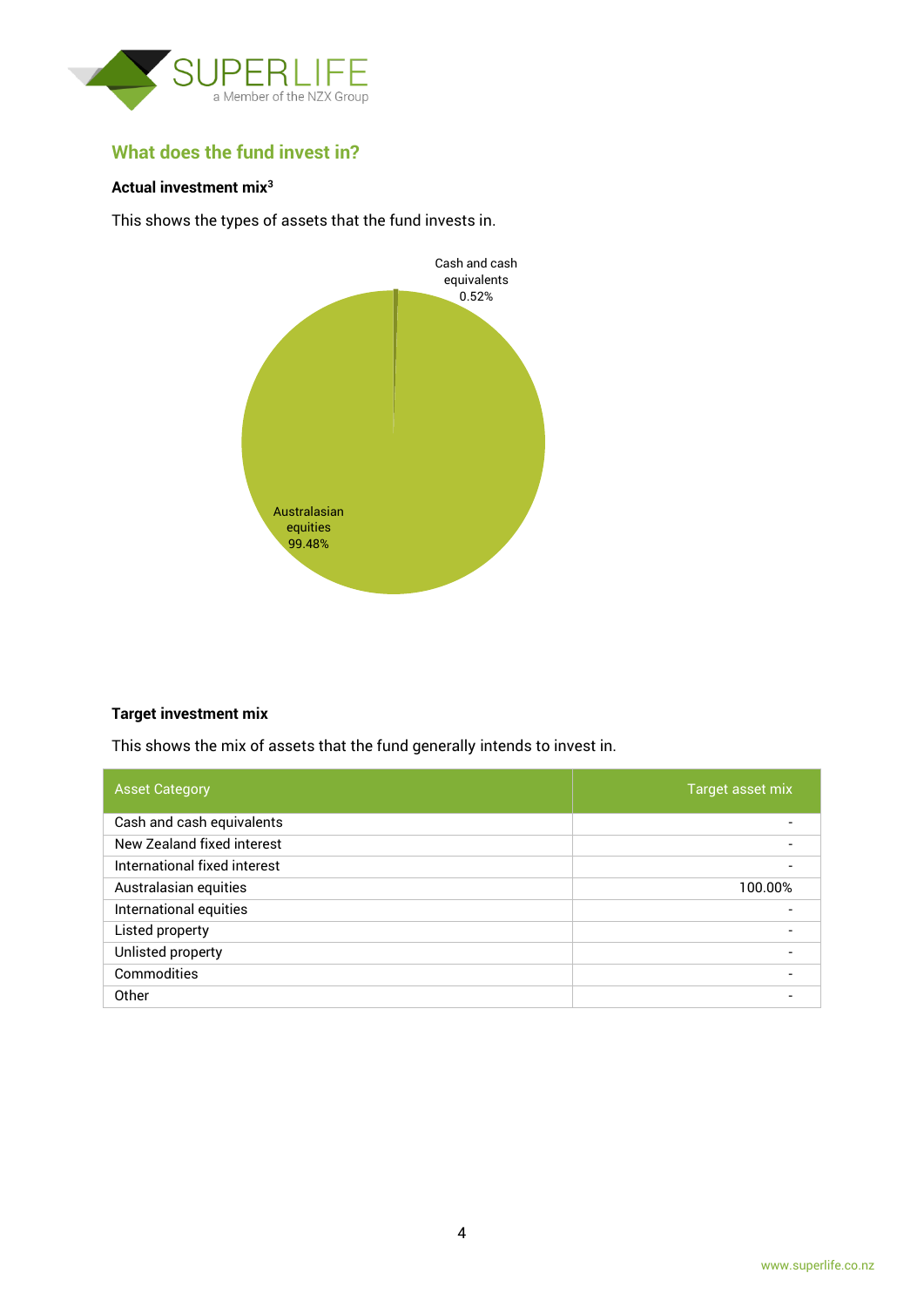

#### **Top 10 investments**

| <b>Name</b>                                                | % of fund<br>net assets | <b>Type</b>              | Country     | <b>Credit rating</b><br>(if applicable) |
|------------------------------------------------------------|-------------------------|--------------------------|-------------|-----------------------------------------|
| Fisher and Paykel Healthcare<br><b>Corporation Limited</b> | 5.15%                   | Australasian<br>equities | New Zealand |                                         |
| <b>Fletcher Building Limited</b>                           | 5.04%                   | Australasian<br>equities | New Zealand |                                         |
| <b>Contact Energy Limited</b>                              | 4.95%                   | Australasian<br>equities | New Zealand |                                         |
| <b>Auckland International Airport</b><br>Limited           | 4.86%                   | Australasian<br>equities | New Zealand |                                         |
| Meridian Energy Limited                                    | 4.80%                   | Australasian<br>equities | New Zealand |                                         |
| Ryman Healthcare Limited                                   | 4.79%                   | Australasian<br>equities | New Zealand |                                         |
| Spark New Zealand Limited                                  | 4.70%                   | Australasian<br>equities | New Zealand |                                         |
| Z Energy                                                   | 4.45%                   | Australasian<br>equities | New Zealand |                                         |
| Sky City Entertainment Group Limited                       | 3.98%                   | Australasian<br>equities | New Zealand |                                         |
| Trade Me Group Limited                                     | 3.05%                   | Australasian<br>equities | New Zealand |                                         |

The top 10 investments make up 45.78% of the fund.

### **Currency hedging**

Not applicable.

# **Key personnel**

This shows the directors and employees who have the most influence on the investment decisions of the fund:

| <b>Name</b>           | <b>Current position</b> | Time in current<br>position | Previous or other<br>positions                 | Time in previous /<br>other position |
|-----------------------|-------------------------|-----------------------------|------------------------------------------------|--------------------------------------|
| <b>Timothy Oliver</b> | Director                | 3 years and 4               | <b>Chief Executive Officer -</b>               | 4 years and 7                        |
| <b>Bennett</b>        |                         | months                      | <b>NZX</b>                                     | months                               |
| Michael John          | Head of SuperLife       | 1 year and 11               | Director - SuperLife                           | 18 years and 6                       |
| Chamberlain           | <b>Funds Management</b> | months                      | Limited                                        | months                               |
| <b>Guy Roulston</b>   | <b>Director</b>         | 1 year and 1                | Corporate Governance                           | 1 year and 8                         |
| Elliffe               |                         | month                       | Manager - ACC                                  | months                               |
| Bevan Keith<br>Miller | <b>Director</b>         | 3 years and 4<br>months     | <b>Chief Financial Officer -</b><br><b>NZX</b> | 4 years                              |
| Alister John          | <b>Director</b>         | 1 year and 1                | Investment Manager -                           | 1 year and 11                        |
| Williams              |                         | month                       | <b>Trust Management</b>                        | months                               |